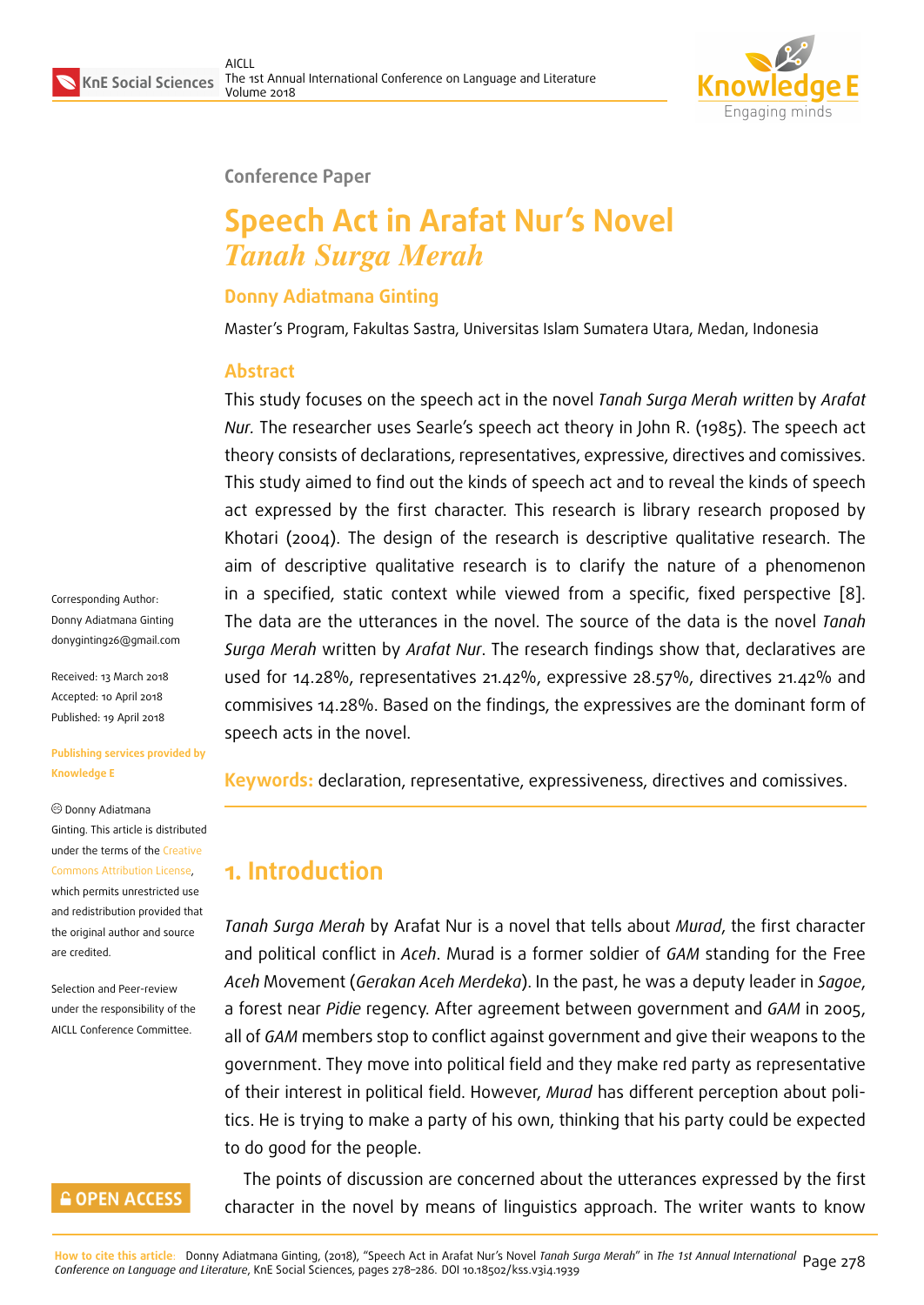

the relation between linguistics and literary work through this research. It is common that literary work, such as novel, is analyzed through linguistic approach. Green (1993) states, "It is very common to analyze literary works through literary stylistics, but analyzing literary works from linguistics, especially from semantics and pragmatics is uncommon".

Some experts have given their statement about the relation between linguistics approach, consisting of declarations, representatives, expressive, directives and comissives. In linguistics, it is representated by speech act theory which is a part of pragmatics. The writer cites from some experts about the relation between speech act and literary works. Gaynesford (2010: 3) states, "Speech act theory stands to benefit from the fact that utterances in poetry can be performative, and explicitly so. We can add to what we know about such acts from the study of non-poetic uses of language alone". In addition, Miller (2001) states,

"Speech act in literature can mean speech acts that are uttered within literary works, for example promises, lies, excuse, declaration, imprecations, requests for forgiveness, apologies, pardons and the like said or written by the characters or by the narrator in a novel."

# **2. Literature Review**

Yule states, "The action performed by producing an utterance will consist of three related acts. The first is locutionary act which is the basic act of utterance, or producing a meaningful linguistics expression. Next, the second is illocutionary acts which are performed via by the communicative force of an utterance. We might utter to make a statement, an offer, an explanation, or for some other communicative purpose. The third is perlocutionary acts which are the utterances with a function without intending it to have an effect" (Yule, 1996: 48).

Yule (1996: 48), based on Searle's categorization, classifies five types of general functions performed by speech acts. There are:

- i. Declarations, which are kinds speech acts that change the world via utterance, e.g., sentencing, christening, naming, appointing, etc.
- ii. Representative, which are kinds of speech acts that state what the speaker believes to be the case or not, e.g., statements of fact, assertions, conclusions, and descriptions.
- iii. Expressive, which are kinds of speech acts that state what the speaker feels, e.g., statements of pleasure, pain, likes, dislikes, joy, and sorrow.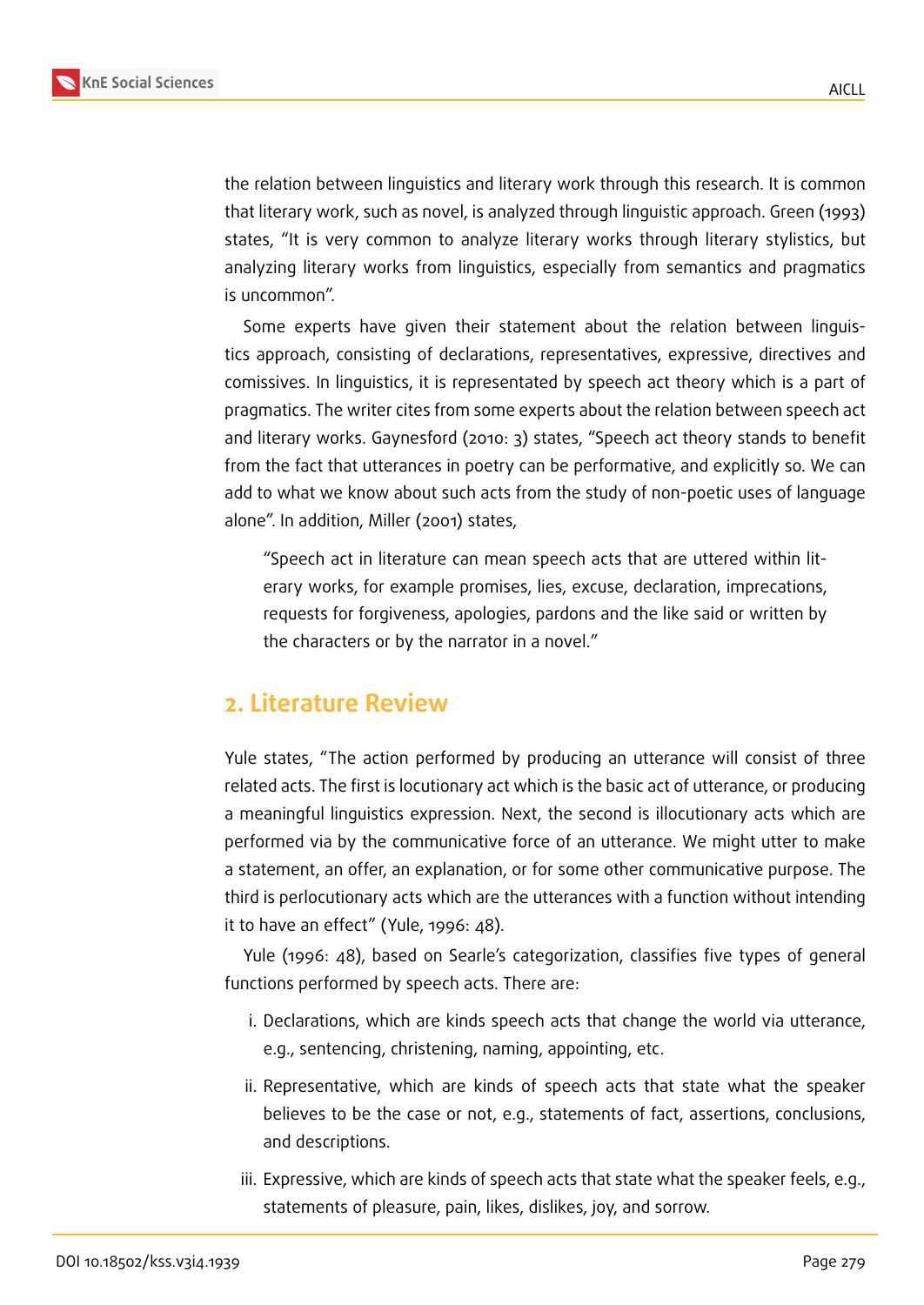

v. Commisives, which are kinds of speech acts that the speaker uses to commit themselves to some future action, e.g., promises, threats, refusals, and pledges.

The above classification is the part of illocutionary acts presented by Searle. Those are the basis of taxonomy of fundamental classes of illocutionary acts. Searle believes if the basic unit of human linguistics communication is the illocutionary act (Searle, 1976: 1).

# **3. Research Method**

This research is conducted by descriptive qualitative research. The data are utterances in the novel *Tanah Surga Merah* written by Arafat Nur. The data collection procedures are divided into some steps. The first step is the writer observes the novel. Then, the author reads the novel. Next, the author is searching information that is related to the novel and the topic of this study also. After that, the author classifies all the utterances.

# **4. Discussion**

#### **4.1. Declaration**

#### **4.1.1. Sentencing**

Five years ago, when this happened, the shari'ah police would arrest **them**, bringing them to the punishment stage, and whipped **them** after a *Shari'ah* court ruling. The religious advocates also incessantly attacked the evil makers, and demanded that the government punished them as hard as they could. It seemed that the enactment of this law had failed miserably and nobody cared anymore. (Fielding, 2016: 66-67)

From the above utterance, it can be seen that the first character used the word "them" referring to the people who were consciously breaking the rules determined by the *sharia* court ruling. But, in fact, the implementation of the law failed and nobody cared anymore.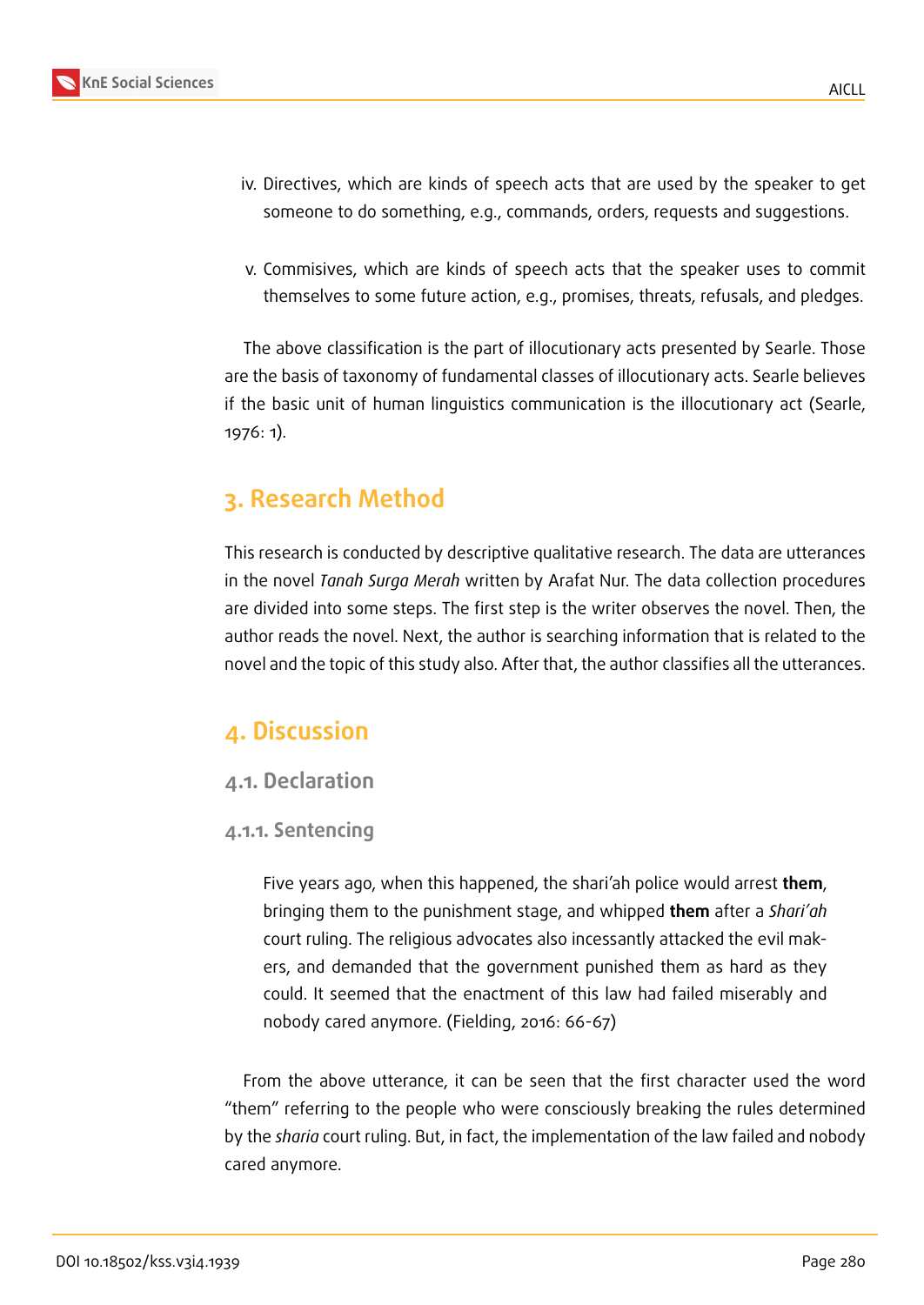#### **4.1.2. Naming**

Saifud, the man who was familiarly called **Petua** or **an old and respected man** was watching me closely, and for a moment he seemed to begin to be doubt. (Fielding, 2016: 17)

The above excerpt shows that the first character referred to Saifud as "petua". *Petua* means the man who is highly respected in certain place. The goal of the first character in this section is to bring the reader to the new state of reality.

## **4.2. Representative speech acts**

Yule (1996: 53), based on Searle's, states that, "Representatives are kinds of speech acts that state what the speaker believes to be the case or not". On the other side, the first character wants to convey his belief that some argument is true. Examples of representatives are statement of fact, assertions, conclusions, and descriptions.

### **4.2.1. Statement of fact**

Sunday, February 9, 2014, just in two months time before the council elections would be held, I arrived back in Aceh after five years of living as a fugitive. (Fielding, 2016: 1)

The above excerpts shows that the first character confirmed if Sunday of 2014 was  $9<sup>th</sup>$  February 2014. It is appropriate with calendar of 2014 or two months before the general election was held in May, 2014.

#### **4.2.2. Assertion**

The government must enforce the death penalty in place for anyone who does not read the book. (Fielding 2016: 37)

From the above quotation, the first character gave assertion to the government if anyone who did not read a book, then they were proper to get death penalty. It happened because some students were lazy to read a book. If they were lazy to read a book, automatically, they would become stupid students.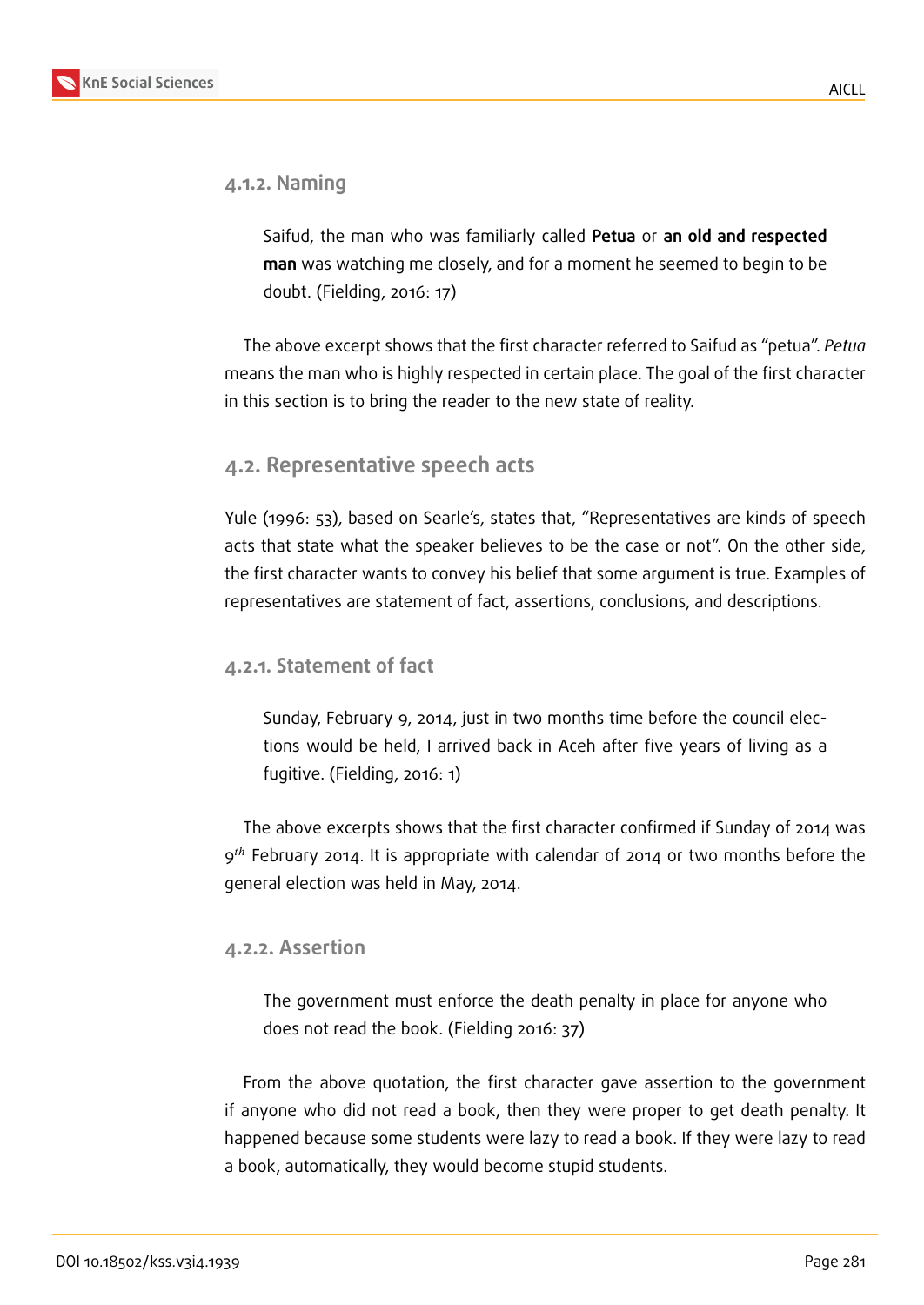

#### **4.2.3. Description**

I did not know of my sleep, I was surprised when I woke up and immediately looked around. I glanced at my watch, almost to the Ashar time. The atmosphere of the beach was already busy, from whence they came. There were several youth couples sitting on the rock while enjoying the snack, as if this Aceh was so peaceful and there was nothing else to be afraid of. (Fielding 2016: 63)

From the above utterance, the first character described the condition when he fell asleep on beach. After he woke up, he looked at the Acehnese people living in peace without conflict anymore.

In conclusion, the goal of the first character in this section is to bring the reader into his belief if some propositions are believed by him based on fact.

#### **4.3. Expressives speech acts**

Yule (1996: 53), based on Searle's, states that "expressives are kinds of speech acts that state what the speaker feels". The first character wants to express psychological state by making an utterance. Examples of expressives are statements of pleasure, pain, likes and dislikes.

#### **4.3.1. Statements of pleasure**

I showed a fascinating novel of wonder, not for criticism, but a flattery that I could not show in any other way. (Fielding 2016: 30)

From the above utterance, the first character showed his fascinating to Abduh. Abduh had many books which were from different aspects. There were language book, history, novel and philosophy. Abduh was different from the others. Abduh liked to read a book but the others did not.

#### **4.3.2. Pain**

I felt my whole body hurt all. My face was throbbing, double-puffed, I felt my head full of bumps, near the crown of a bigger head, where the blow fell heavily. (Fielding, 2016: 19)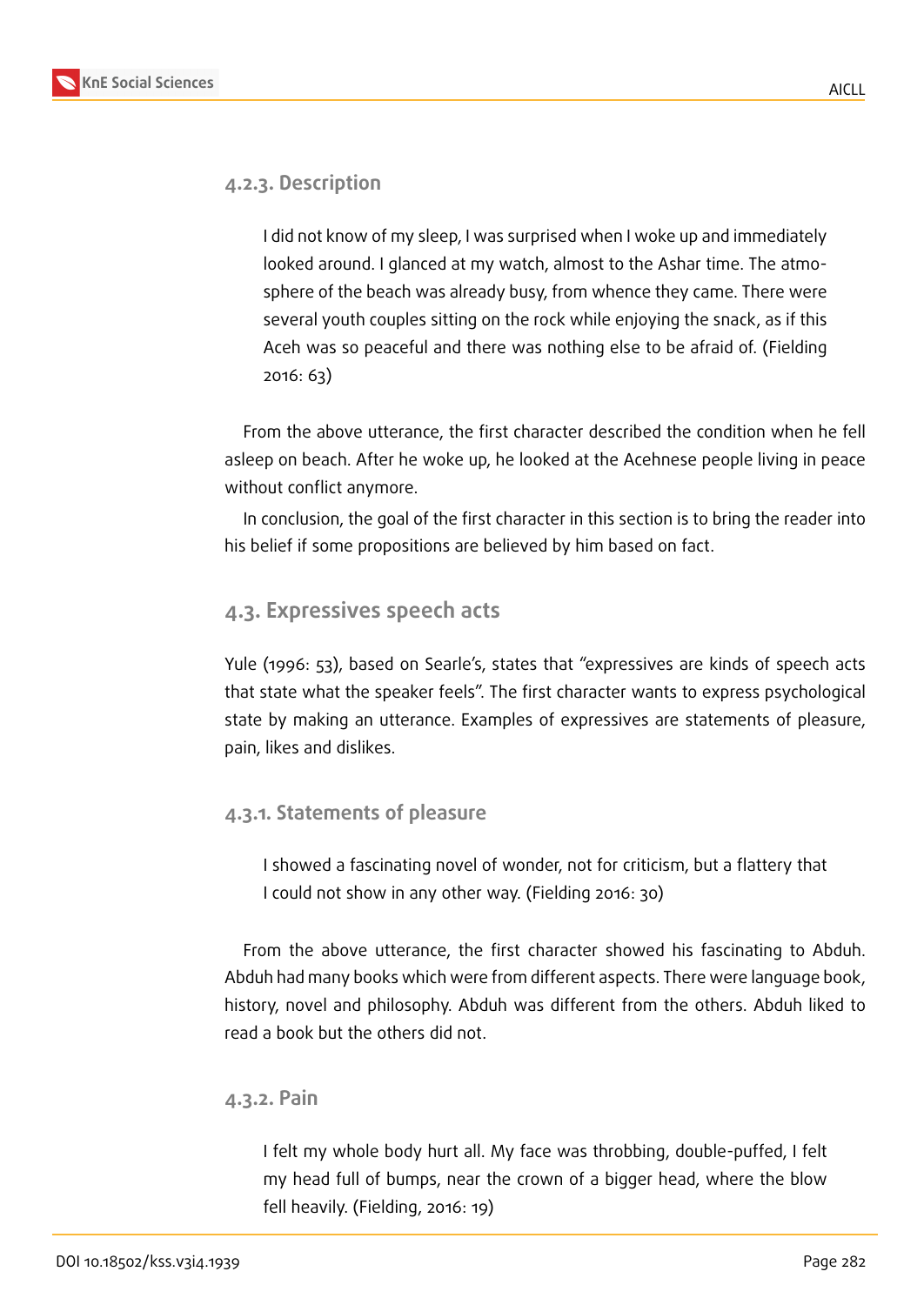

From the above utterance, the first character felt his whole body hurt all. He was hit by the attackers who were trying to kill him.

#### **4.3.3. Likes**

The *param* oil was efficacious too, I thought. I felt and pressed the bumps near the crooked head. (Fielding, 2016: 49)

From the above utterance, the first character liked param oil that fave good treatment for him.

#### **4.3.4. Dislikes**

I was lazy to meet them only for the mercy of a hundred thousand, the amount given every morning for their child's snack. (Fielding, 2016: 51)

From the above utterance, it happened while the first character visited his friend, Mukhtar. Mukhtar said if he did not like to visit his other friend because his friends were arrogant.

In conclusion, the goal of utterances performed by the first character in this section is to express what the first character feeling and deliver the feelings to the reader.

### **4.4. Directives speech act.**

Yule (1996: 53), states based on Searle's, "directives are kinds of speech acts that are used by the first character to reign someone to do something". Examples of directives are commands, orders, requests and suggestions.

#### **4.4.1. Commands**

Hadi ordered the guard to unlock the gate. Abduh immediately turned on his motorcycle and said he had to go. (Fielding, 2016: 114)

From the above quotations, the picture was seen that while the first character visited his friend, Hadi. Hadi was one of council members. Hadi ordered the guard to open the gate and let the first character enters his house. During the conversation between them, Hadi rejected to fight against the ruling party.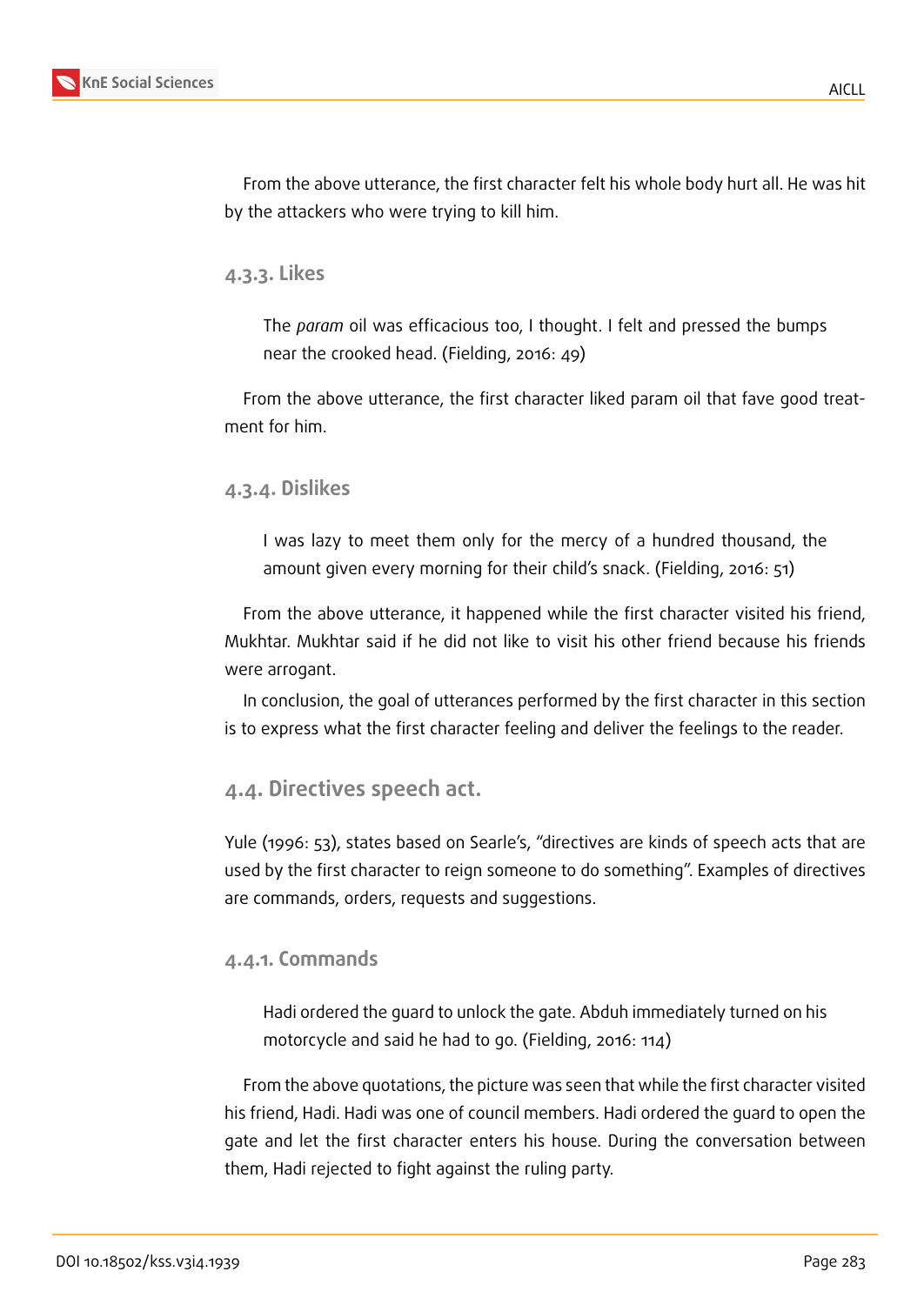

#### **4.4.2. Requests**

Please, you do not be so rude in this house. What if my wife and children heard. Now things had changed. Please, our language in the forest was not brought here. (Fielding 2016: 117)

From the quotation above, Hadi requested the first character not to be so rude in his house. Hadi stated that the condition was changed. Hadi was a former fighter from *gam*, but nowadays, Hadi turned into political field and he was as one of the council members. The languages which are uttered in his house are inappropriate to say in his house.

#### **4.4.3. Suggestions**

You could ask for help from Aminah. Selling a bit of land was not problem. Later, after getting married, you could buy a larger house. (Fielding, 2016: 127)

The above utterances happened while the first character visited his mother. The mother told the first character to marry immediately.

In conclusion, the goal of the first character in this section above is to express the orders done by the first character.

### **4.5. Commisives speech act**

Yule (1996: 53), based on Searle's, states"commisives are kinds of speech acts that the speaker uses to commit themselves to some future action". Examples of commisives are promises, threats, refusals and pledges. In this section, the author finds threat and refusal in the novel.

#### **4.5.1. Threat**

The members of orange party were getting harder to move, said Imran wagging the ends of his shirt. The two candidate councils of orange party here often got pressure and threats. But, they did not dare to act roughly because if anything happened, there was no other party that would be blamed by the police. (Fielding 2016: 136)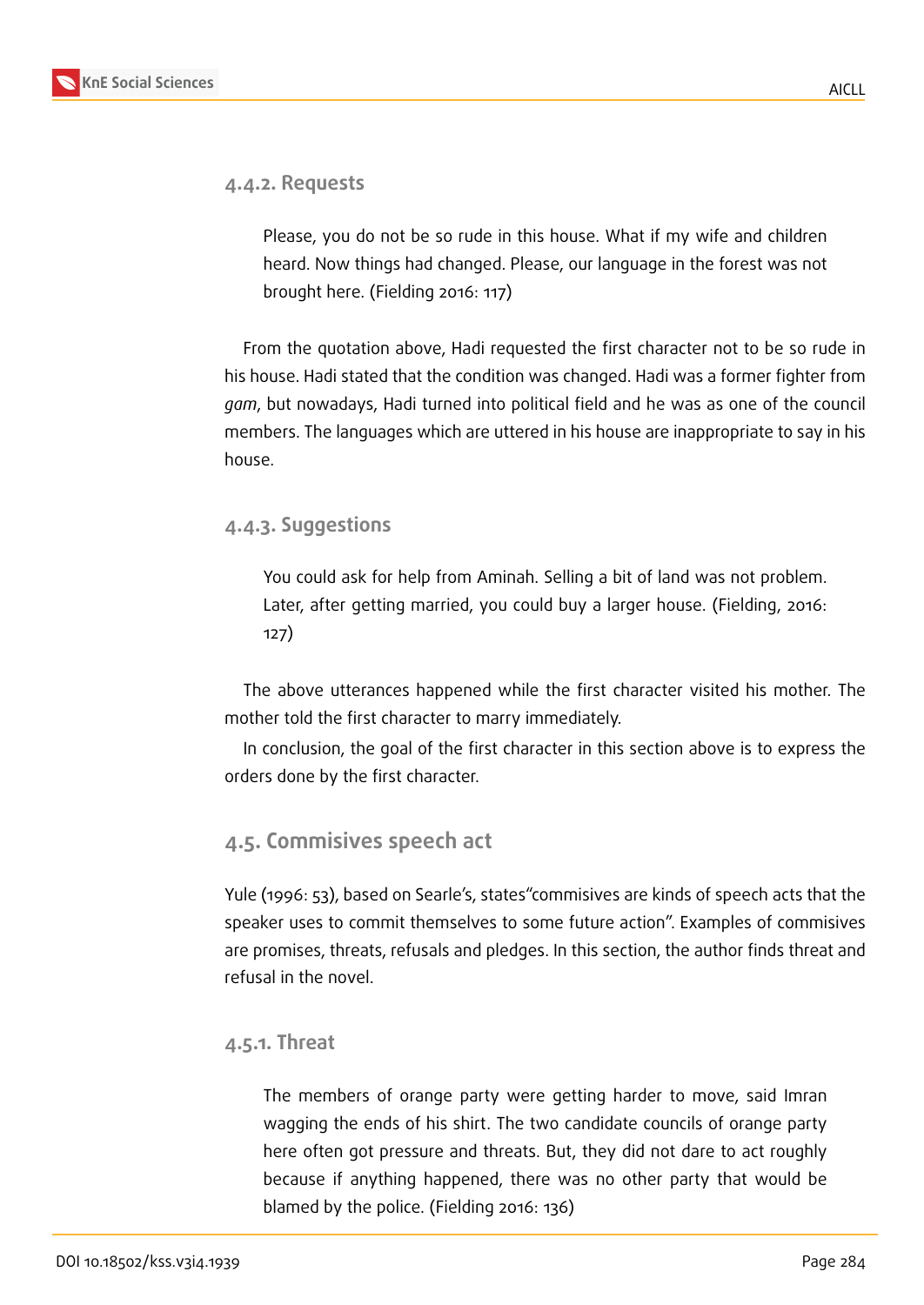

From the above utterance, the members of orange party were getting obstacled from the others, especially from red party members. They often got pressure and threats. But, they did not dare to act.

**4.5.2. Refusal**

I gave half of the money which I found in Hadi's jacket to the mother. Mother refused because I could save the money for the additional cost of dowry. (Fielding 2016: 129)

From the above utterance, the first character gave money to his mother. But, the mother rejected the money. The mother said to the son, that the money could be used as additional cost to marry.

The findings show that there are five types of speech acts. The result of the study is formulated into the following table.

| Table 1 |                    |                          |               |
|---------|--------------------|--------------------------|---------------|
| No      | Speech Acts        | Numbers of Utterances    | $\frac{0}{0}$ |
|         | Declarations       | 2                        | 14.28%        |
|         | Representatives    | 3                        | 21.42%        |
|         | <b>Expressives</b> | $\overline{4}$           | 28.57%        |
|         | <b>Directives</b>  | 3                        | $21.42\%$     |
|         | Commisives         | $\overline{\phantom{0}}$ | 14.28%        |
|         | Total              | 14                       | 100%          |

The research findings show that, 14.28% is declaratives, 21.42% representatives, 28.57% expressives, 21.42% directives and 14.28% commisives. Based on the findings, the expressives are the dominant form of speech act in the novel.

# **5. Conclusions**

*Tanah Surga Merah* is a novel that shows the social condition and political conflict through the first characters by the name of Murad. The author analyzes the utterances in the novel by implementing Searle's speech act theory. Searle's speech act theory consists of declarations, representatives, expressives, directives and commissives. In each element, there are sub-elements. These elements are called as taxonomy of illocutionary act created by Searle. After analyzing the novel, the author writes points of conclusion in this section.